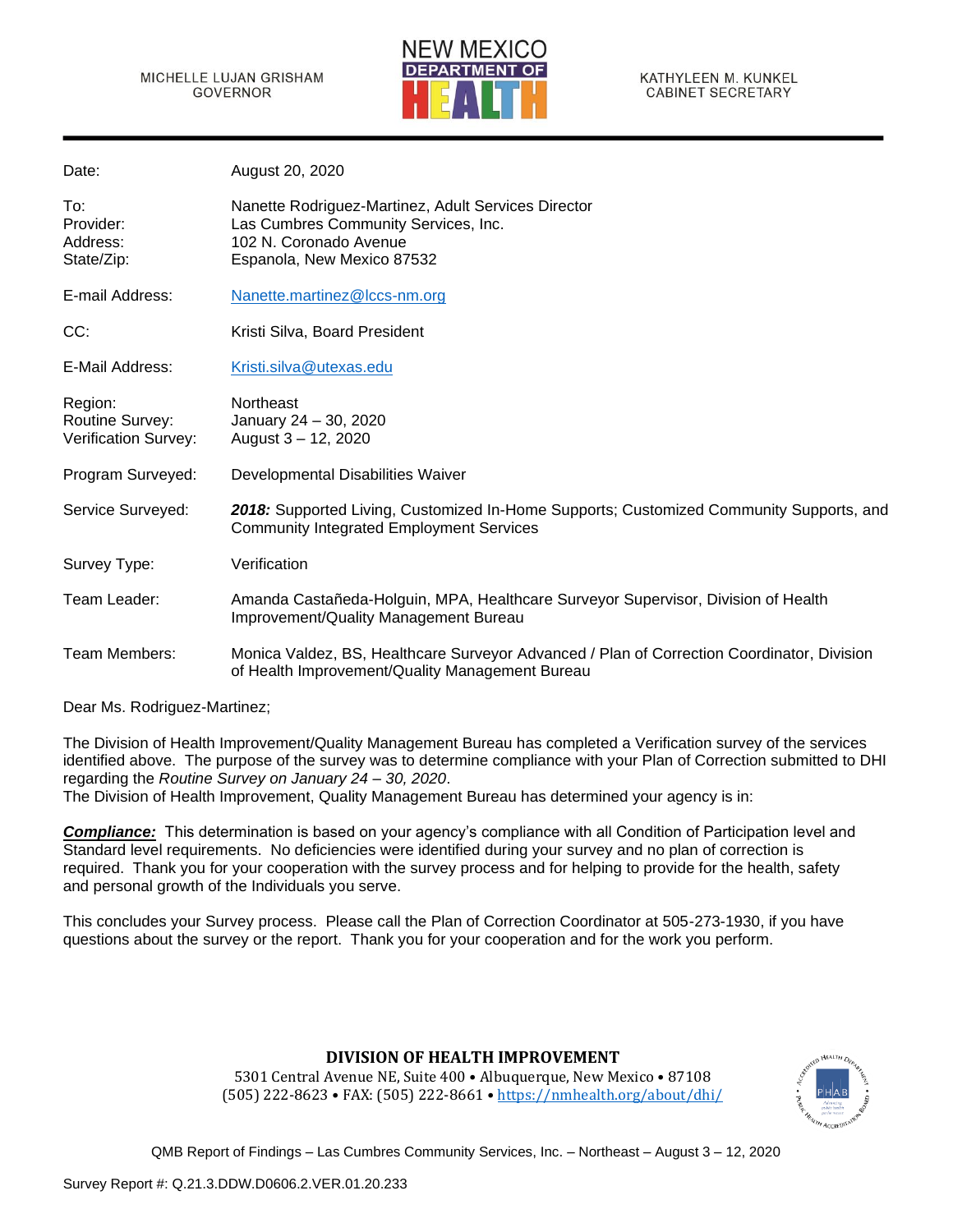Sincerely,

Amanda Castañeda-Holguin, MPA

Amanda Castañeda-Holguin, MPA Healthcare Surveyor Supervisor / Team Lead Division of Health Improvement Quality Management Bureau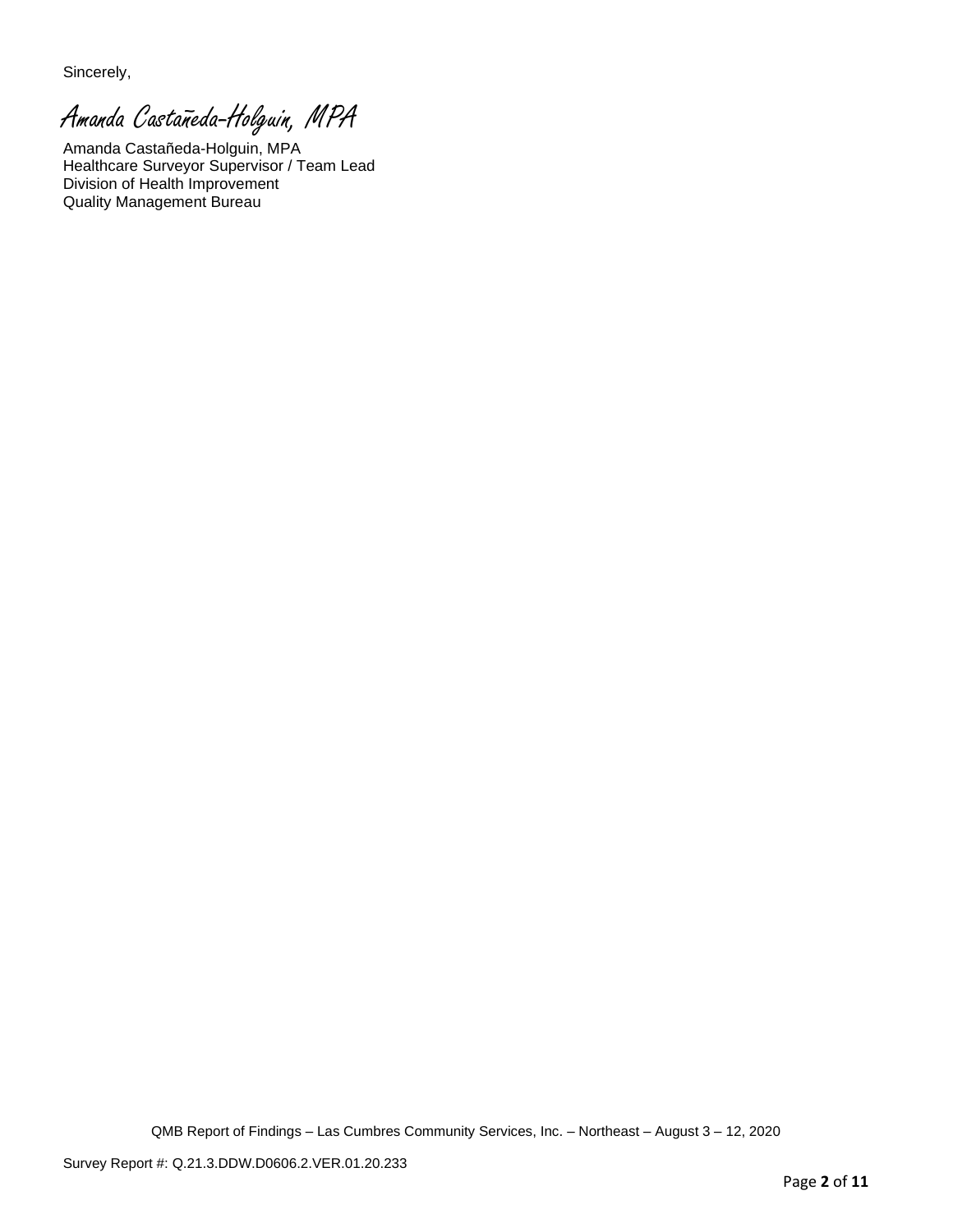# **Survey Process Employed:**

| Administrative Review Start Date /<br>Entrance Date:                 | August 3, 2020                                                                                                                                                                                    |
|----------------------------------------------------------------------|---------------------------------------------------------------------------------------------------------------------------------------------------------------------------------------------------|
| Contact:                                                             | <b>Las Cumbres Community Services, Inc.</b><br>Nanette Rodriguez-Martinez, Adult Services Director                                                                                                |
|                                                                      | <b>DOH/DHI/QMB</b><br>Amanda Castañeda-Holguin, Team Lead / Healthcare Surveyor<br>Supervisor                                                                                                     |
| <b>Exit Conference Date:</b>                                         | August 12, 2020                                                                                                                                                                                   |
| Present:                                                             | <b>Las Cumbres Community Services, Inc.</b><br>Nanette Rodriguez-Martinez, Adult Services Director<br>Rosita Rodriquez, Adult Program Manager<br>Ginger Phillips, Administrative Assistant        |
|                                                                      | DOH/DHI/QMB<br>Amanda Castañeda-Holguin, MPA, Team Lead / Healthcare Surveyor<br>Supervisor<br>Monica Valdez, BS, Healthcare Surveyor Advanced / Plan of<br><b>Correction Coordinator</b>         |
|                                                                      | <b>DDSD - NE Regional Office</b><br>Fabian Lopez, Social Community Services Coordinator                                                                                                           |
| Administrative Locations Visited:                                    | 0 (Note: No administrative locations visited due to COVID-19 Public<br><b>Health Emergency)</b>                                                                                                   |
| <b>Total Sample Size:</b>                                            | $\overline{7}$                                                                                                                                                                                    |
|                                                                      | 0 - Jackson Class Members<br>7 - Non-Jackson Class Members<br>3 - Supported Living<br>4 - Customized In-Home Supports<br>7 - Customized Community Supports<br>5 - Community Integrated Employment |
| Persons Served Records Reviewed                                      | $\overline{7}$                                                                                                                                                                                    |
| Direct Support Personnel Records Reviewed                            | 25                                                                                                                                                                                                |
| Direct Support Personnel Interviewed during<br><b>Routine Survey</b> | 8                                                                                                                                                                                                 |
| Service Coordinator Records Reviewed                                 | $\overline{c}$                                                                                                                                                                                    |
| Nurse Interview completed during Routine<br>Survey                   | 1                                                                                                                                                                                                 |

Administrative Processes and Records Reviewed:

- Medicaid Billing/Reimbursement Records for all Services Provided
- Accreditation Records
- Oversight of Individual Funds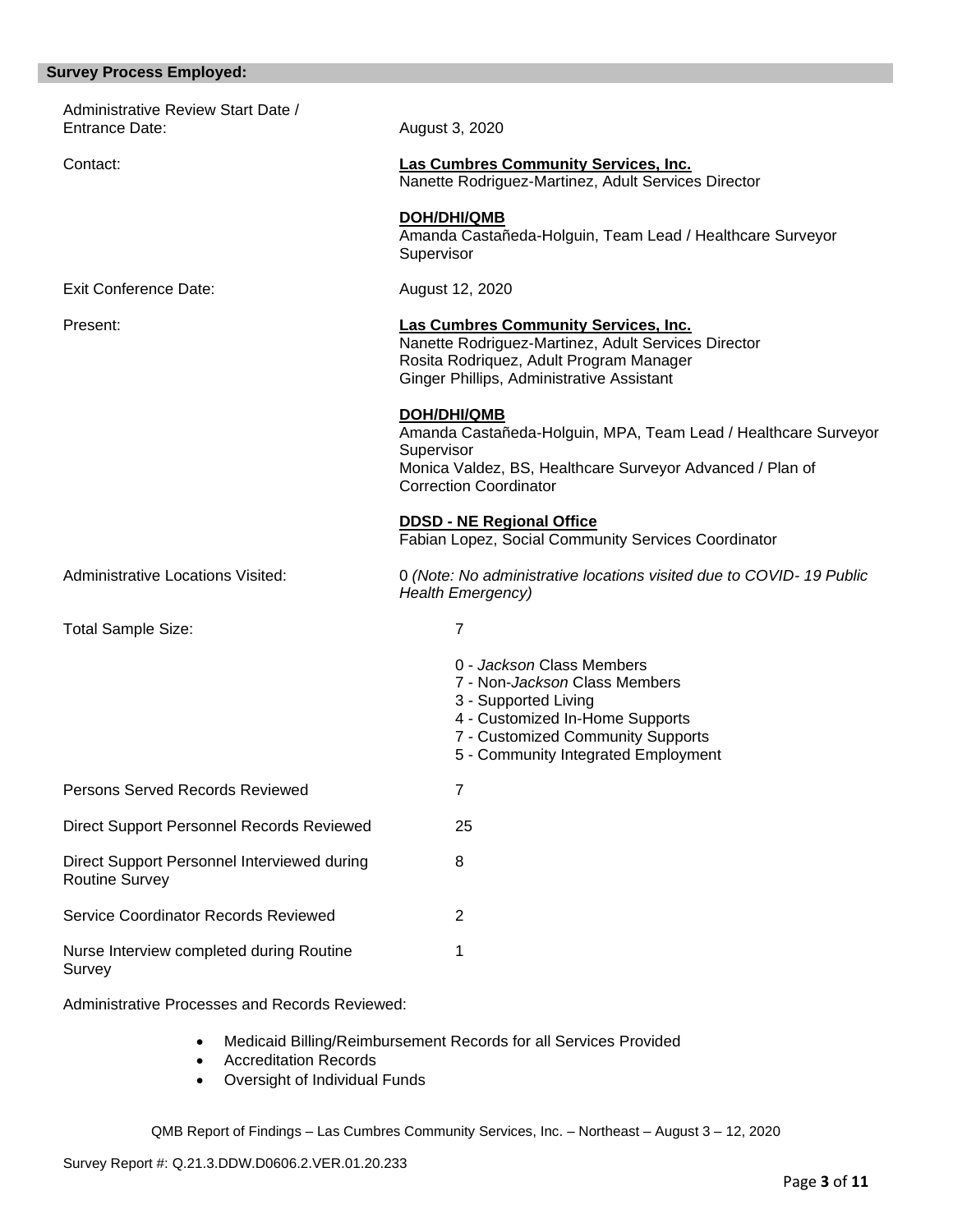- Individual Medical and Program Case Files, including, but not limited to:
	- <sup>o</sup>Individual Service Plans
	- **Progress on Identified Outcomes**
	- **<sup>o</sup>Healthcare Plans**
	- Medication Administration Records
	- Medical Emergency Response Plans
	- **<sup>o</sup>Therapy Evaluations and Plans**
	- Healthcare Documentation Regarding Appointments and Required Follow-Up Other Required Health Information
- Internal Incident Management Reports and System Process / General Events Reports
- Personnel Files, including nursing and subcontracted staff
- Staff Training Records, Including Competency Interviews with Staff
- Agency Policy and Procedure Manual
- Caregiver Criminal History Screening Records
- Consolidated Online Registry/Employee Abuse Registry
- Human Rights Committee Notes and Meeting Minutes
- Evacuation Drills of Residences and Service Locations
- Quality Assurance / Improvement Plan

- CC: Distribution List: DOH Division of Health Improvement
	- DOH Developmental Disabilities Supports Division

DOH - Office of Internal Audit

HSD - Medical Assistance Division

NM Attorney General's Office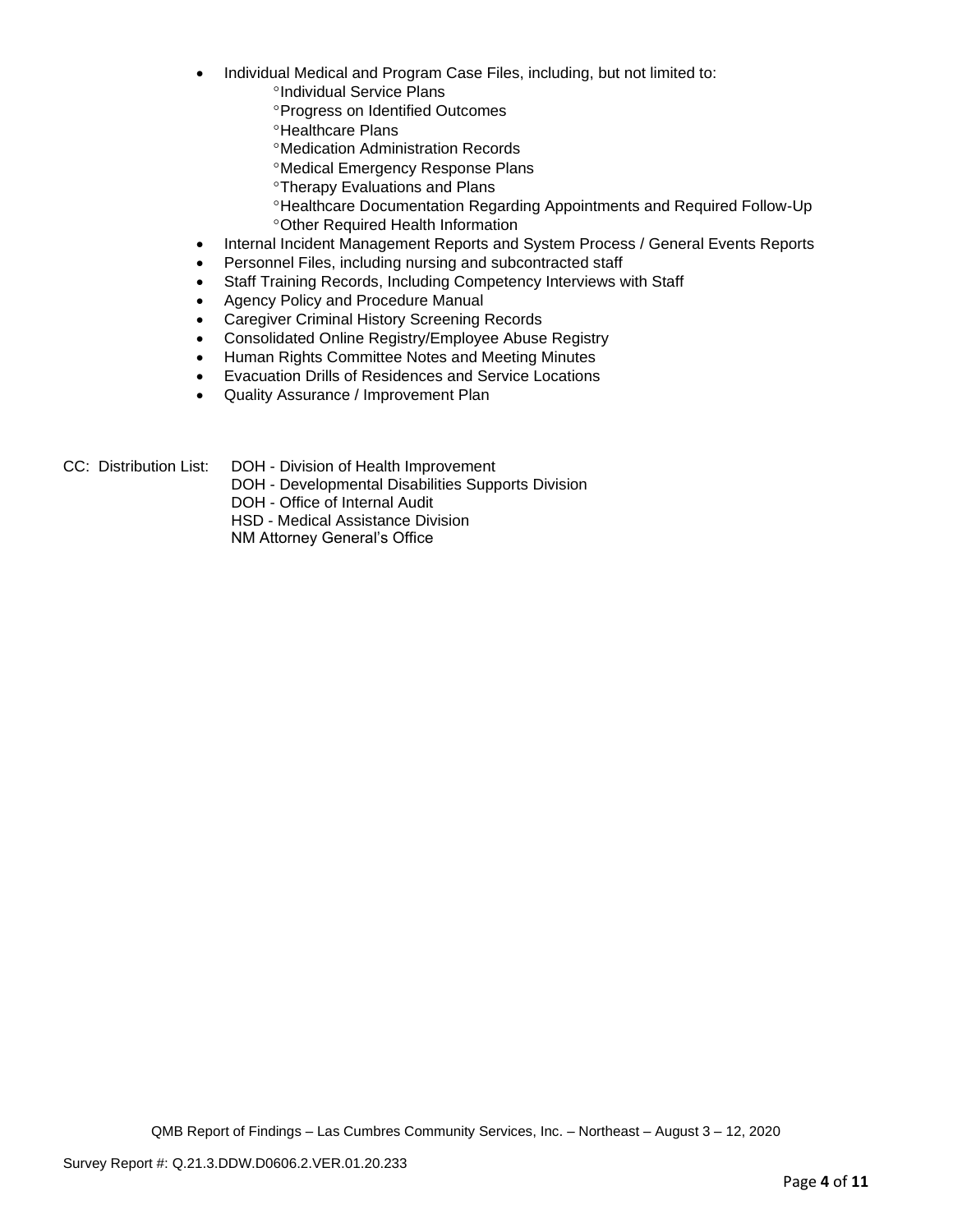## **Department of Health, Division of Health Improvement QMB Determination of Compliance Process**

The Division of Health Improvement, Quality Management Bureau (QMB) surveys compliance of the Developmental Disabilities Waiver (DDW) standards and other state and federal regulations. For the purpose of the LCA / CI survey the CMS waiver assurances have been grouped into four (4) Service Domains: Plan of Care (ISP Implementation); Qualified Providers; Health, Welfare and Safety; and Administrative Oversight (note that Administrative Oversight listed in this document is not the same as the CMS assurance of Administrative Authority. Used in this context it is related to the agency's operational policies and procedures, Quality Assurance system and Medicaid billing and reimbursement processes.)

The QMB Determination of Compliance process is based on provider compliance or non-compliance with standards and regulations identified during the on-site survey process and as reported in the QMB Report of Findings. All areas reviewed by QMB have been agreed to by DDSD and DHI/QMB and are reflective of CMS requirements. All deficiencies (non-compliance with standards and regulations) are identified and cited as either a Standard level deficiency or a Condition of Participation level deficiency in the QMB Reports of Findings. All deficiencies require corrective action when non-compliance is identified.

Each deficiency in your Report of Findings has been predetermined to be a Standard Level Deficiency, a Condition of Participation Level Deficiency, if below 85% compliance or a non-negotiable Condition of Participation Level Deficiency. Your Agency's overall Compliance Determination is based on a Scope and Severity Scale which takes into account the number of Standard and Condition Level Tags cited as well as the percentage of Individuals affected in the sample.

# **Conditions of Participation (CoPs)**

CoPs are based on the Centers for Medicare and Medicaid Services, Home and Community-Based Waiver required assurances, in addition to the New Mexico Developmental Disability Waiver (DDW) Service Standards. The Division of Health Improvement (DHI), in conjunction with the Developmental Disability Support Division (DDSD), has identified certain deficiencies that have the potential to be a Condition of Participation Level, if the tag falls below 85% compliance based on the number of people affected. Additionally, there are what are called nonnegotiable Conditions of Participation, regardless if one person or multiple people are affected. In this context, a CoP is defined as an essential / fundamental regulation or standard, which when out of compliance directly affects the health and welfare of the Individuals served. If no deficiencies within a Tag are at the level of a CoP, it is cited as a Standard Level Deficiency.

# *Service Domains and CoPs for Living Care Arrangements and Community Inclusion are as follows:*

**Service Domain: Service Plan: ISP Implementation -** *Services are delivered in accordance with the service plan, including type, scope, amount, duration and frequency specified in the service plan.*

### **Potential Condition of Participation Level Tags, if compliance is below 85%:**

- **1A08.3 –** Administrative Case File: Individual Service Plan / ISP Components
- **1A32 –** Administrative Case File: Individual Service Plan Implementation
- **LS14 –** Residential Service Delivery Site Case File (ISP and Healthcare Requirements)
- **IS14 –** CCS / CIES Service Delivery Site Case File (ISP and Healthcare Requirements)

**Service Domain: Qualified Providers -** *The State monitors non-licensed/non-certified providers to assure adherence to waiver requirements. The State implements its policies and procedures for verifying that provider training is conducted in accordance with State requirements and the approved waiver.*

## **Potential Condition of Participation Level Tags, if compliance is below 85%:**

• **1A20 -** Direct Support Personnel Training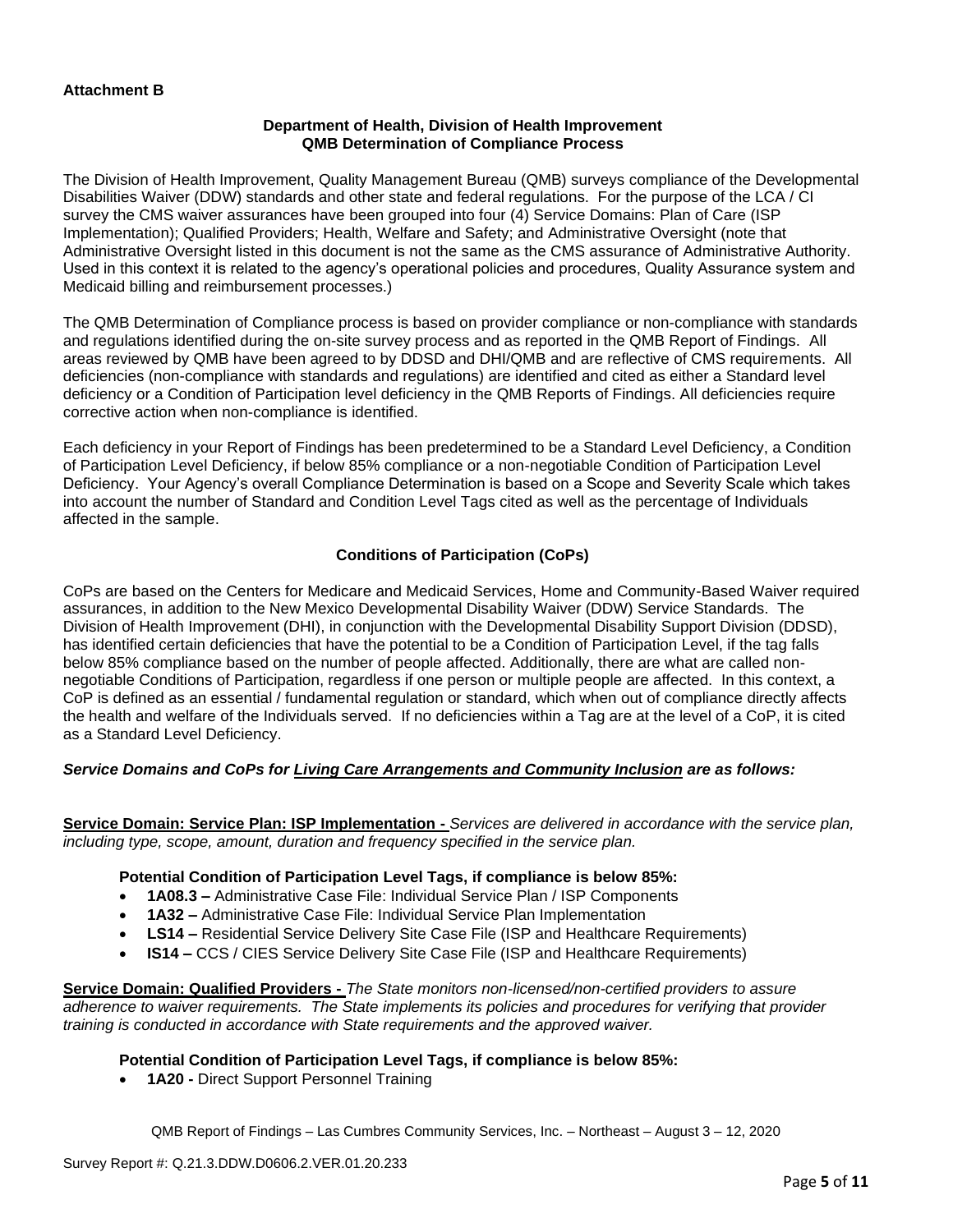- **1A22 -** Agency Personnel Competency
- **1A37 –** Individual Specific Training

# **Non-Negotiable Condition of Participation Level Tags (one or more Individuals are cited):**

- **1A25.1 –** Caregiver Criminal History Screening
- **1A26.1 –** Consolidated On-line Registry Employee Abuse Registry

**Service Domain: Health, Welfare and Safety -** *The State, on an ongoing basis, identifies, addresses and seeks to prevent occurrences of abuse, neglect and exploitation. Individuals shall be afforded their basic human rights. The provider supports individuals to access needed healthcare services in a timely manner.*

## **Potential Condition of Participation Level Tags, if compliance is below 85%:**

- **1A08.2 –** Administrative Case File: Healthcare Requirements & Follow-up
- **1A09 –** Medication Delivery Routine Medication Administration
- **1A09.1 –** Medication Delivery PRN Medication Administration
- **1A15.2 –** Administrative Case File: Healthcare Documentation (Therap and Required Plans)

# **Non-Negotiable Condition of Participation Level Tags (one or more Individuals are cited):**

- **1A05 –** General Requirements / Agency Policy and Procedure Requirements
- **1A07 –** Social Security Income (SSI) Payments
- **1A09.2 –** Medication Delivery Nurse Approval for PRN Medication
- **1A15 –** Healthcare Coordination Nurse Availability / Knowledge
- **1A31 –** Client Rights/Human Rights
- **LS25.1 –** Residential Reqts. (Physical Environment Supported Living / Family Living / Intensive Medical Living)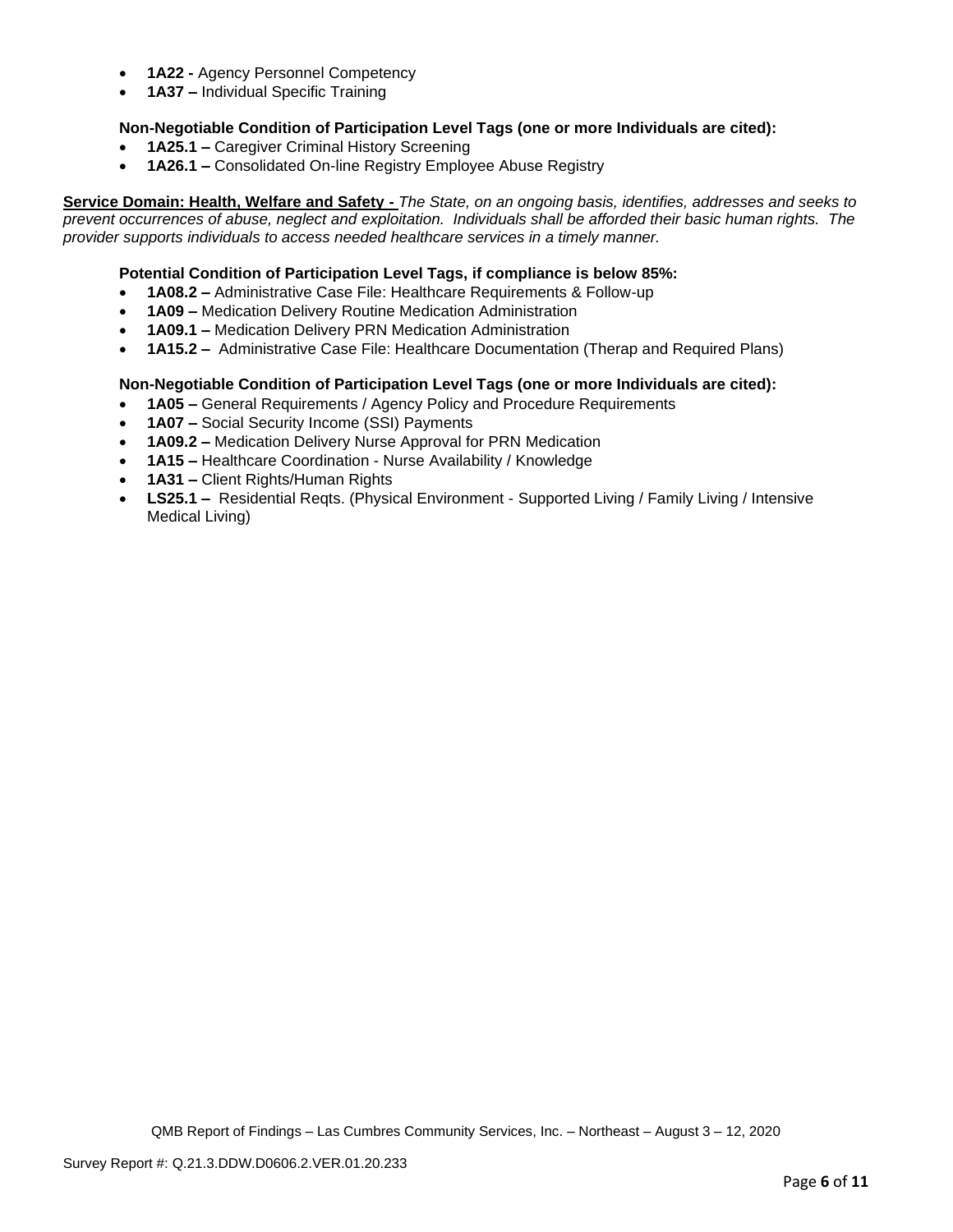# **Attachment C**

# **Guidelines for the Provider Informal Reconsideration of Finding (IRF) Process**

### **Introduction:**

Throughout the QMB Survey process, surveyors are openly communicating with providers. Open communication means surveyors have clarified issues and/or requested missing information before completing the review through the use of the signed/dated "Document Request," or "Administrative Needs," etc. forms. Regardless, there may still be instances where the provider disagrees with a specific finding. Providers may use the following process to informally dispute a finding.

#### **Instructions:**

- 1. The Informal Reconsideration of the Finding (IRF) request must be received in writing to the QMB Bureau Chief **within 10 business days** of receipt of the final Report of Findings **(***Note: No extensions are granted for the IRF)***.**
- 2. The written request for an IRF *must* be completed on the QMB Request for Informal Reconsideration of Finding form available on the QMB website: <https://nmhealth.org/about/dhi/cbp/irf/>
- 3. The written request for an IRF must specify in detail the request for reconsideration and why the finding is inaccurate.
- 4. The IRF request must include all supporting documentation or evidence.
- 5. If you have questions about the IRF process, email the IRF Chairperson, Valerie V. Valdez at [valerie.valdez@state.nm.us](mailto:valerie.valdez@state.nm.us) for assistance.

#### **The following limitations apply to the IRF process:**

- The written request for an IRF and all supporting evidence must be received within 10 business days.
- Findings based on evidence requested during the survey and not provided may not be subject to reconsideration.
- The supporting documentation must be new evidence not previously reviewed or requested by the survey team.
- Providers must continue to complete their Plan of Correction during the IRF process
- Providers may not request an IRF to challenge the sampling methodology.
- Providers may not request an IRF based on disagreement with the nature of the standard or regulation.
- Providers may not request an IRF to challenge the team composition.
- Providers may not request an IRF to challenge the DHI/QMB determination of compliance or the length of their DDSD provider contract.

A Provider forfeits the right to an IRF if the request is not received within 10 business days of receiving the report and/or does not include all supporting documentation or evidence to show compliance with the standards and regulations.

The IRF Committee will review the request; the Provider will be notified in writing of the ruling; no face-to-face meeting will be conducted.

When a Provider requests that a finding be reconsidered, it does not stop or delay the Plan of Correction process. **Providers must continue to complete the Plan of Correction, including the finding in dispute regardless of the IRF status.** If a finding is removed or modified, it will be noted and removed or modified from the Report of Findings. It should be noted that in some cases a Plan of Correction may be completed prior to the IRF process being completed. The provider will be notified in writing on the decisions of the IRF committee.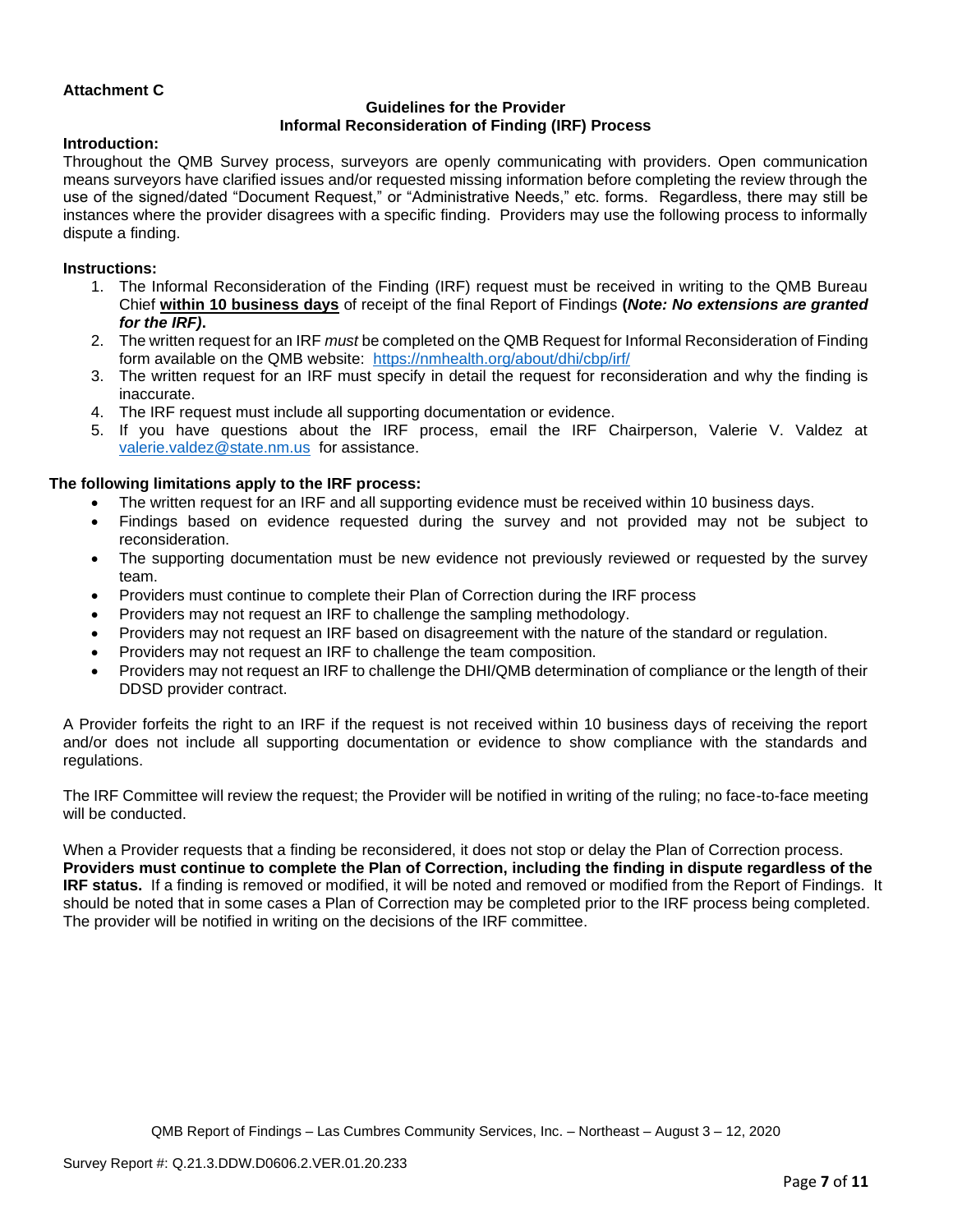# **Attachment D**

## **QMB Determinations of Compliance**

# **Compliance:**

The QMB determination of *Compliance* indicates that a provider has either no deficiencies found during a survey or that no deficiencies at the Condition of Participation Level were found. The agency has obtained a level of compliance such that there is a minimal potential for harm to individuals' health and safety. To qualify for a determination of *Compliance*, the provider must have received no Conditions of Participation Level Deficiencies and have a minimal number of Individuals on the sample affected by the findings indicated in the Standards Level Tags.

### **Partial-Compliance with Standard Level Tags:**

The QMB determination of *Partial-Compliance with Standard Level Tags* indicates that a provider is in compliance with all Condition of Participation Level deficiencies but is out of compliance with a certain percentage of Standard Level deficiencies. This partial-compliance, if not corrected, may result in a negative outcome or the potential for more than minimal harm to individuals' health and safety. There are two ways to receive a determination of Partial Compliance with Standard Level Tags:

- 1. Your Report of Findings includes 16 or fewer Standards Level Tags with between 75% and 100% of the survey sample affected in any tag.
- 2. Your Report of Findings includes 17 or more Standard Level Tags with between 50% to 74% of the survey sample affected in any tag.

# **Partial-Compliance with Standard Level Tags and Condition of Participation Level Tags:**

The QMB determination of *Partial-Compliance with Standard Level Tags and Condition of Participation Level Tags*  indicates that a provider is out of compliance with one to five  $(1 - 5)$  Condition of Participation Level Tags. This partial-compliance, if not corrected, may result in a serious negative outcome or the potential for more than minimal harm to individuals' health and safety.

### **Non-Compliance:**

The QMB determination of *Non-Compliance* indicates a provider is significantly out of compliance with both Standard Level deficiencies and Conditions of Participation level deficiencies. This non-compliance, if not corrected, may result in a serious negative outcome or the potential for more than minimal harm to individuals' health and safety. There are three ways an agency can receive a determination of Non-Compliance:

- 1. Your Report of Findings includes 17 or more total Tags with 0 to 5 Condition of Participation Level Tags with 75% to 100% of the survey sample affected in any Condition of Participation Level tag.
- 2. Your Report of Findings includes any amount of Standard Level Tags with 6 or more Condition of Participation Level Tags.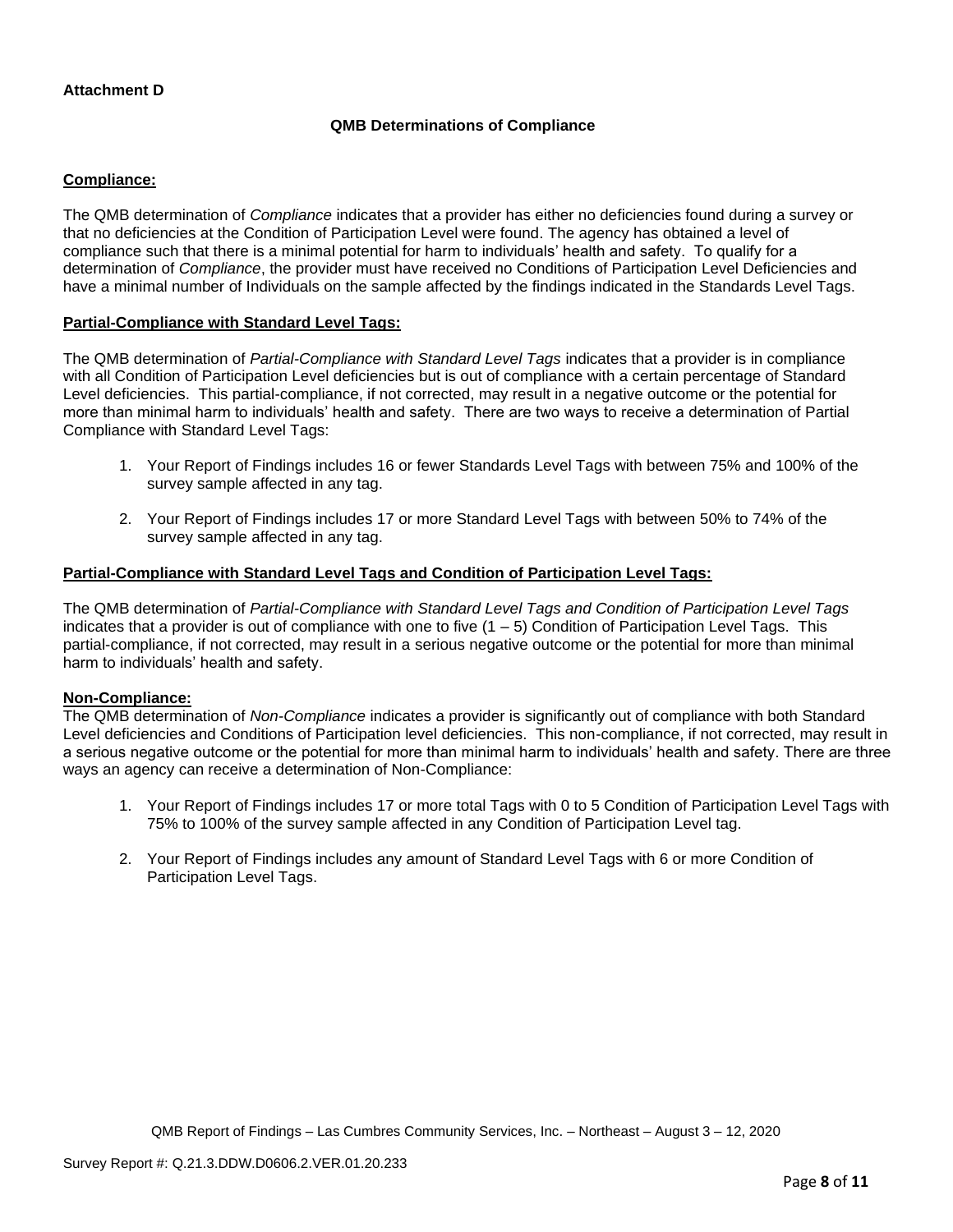| Compliance                                                                                                 | <b>Weighting</b>                                                                                                              |                                                                                                                                 |                                                                                                                          |                                                                                                                        |                                                                                                                                |                                                                                                                             |                                                                                                               |
|------------------------------------------------------------------------------------------------------------|-------------------------------------------------------------------------------------------------------------------------------|---------------------------------------------------------------------------------------------------------------------------------|--------------------------------------------------------------------------------------------------------------------------|------------------------------------------------------------------------------------------------------------------------|--------------------------------------------------------------------------------------------------------------------------------|-----------------------------------------------------------------------------------------------------------------------------|---------------------------------------------------------------------------------------------------------------|
| <b>Determination</b>                                                                                       |                                                                                                                               | LOW                                                                                                                             | <b>MEDIUM</b>                                                                                                            |                                                                                                                        |                                                                                                                                | <b>HIGH</b>                                                                                                                 |                                                                                                               |
| <b>Total Tags:</b>                                                                                         | up to 16                                                                                                                      | 17 or more                                                                                                                      | up to 16                                                                                                                 | 17 or more                                                                                                             | <b>Any Amount</b>                                                                                                              | 17 or more                                                                                                                  | <b>Any Amount</b>                                                                                             |
|                                                                                                            |                                                                                                                               |                                                                                                                                 |                                                                                                                          |                                                                                                                        |                                                                                                                                |                                                                                                                             |                                                                                                               |
| <b>COP Level Tags:</b>                                                                                     | and<br>0 COP                                                                                                                  | and<br>0 COP                                                                                                                    | and<br>0 COP                                                                                                             | and<br>0 COP                                                                                                           | And/or<br>1 to 5 COP                                                                                                           | and<br>0 to 5 CoPs                                                                                                          | And/or<br>6 or more COP                                                                                       |
|                                                                                                            |                                                                                                                               |                                                                                                                                 |                                                                                                                          |                                                                                                                        |                                                                                                                                |                                                                                                                             |                                                                                                               |
|                                                                                                            | and                                                                                                                           | and                                                                                                                             | and                                                                                                                      | and                                                                                                                    |                                                                                                                                | and                                                                                                                         |                                                                                                               |
| Sample Affected:                                                                                           | 0 to 74%                                                                                                                      | 0 to 49%                                                                                                                        | 75 to 100%                                                                                                               | 50 to 74%                                                                                                              |                                                                                                                                | 75 to 100%                                                                                                                  |                                                                                                               |
| "Non-Compliance"                                                                                           |                                                                                                                               |                                                                                                                                 |                                                                                                                          |                                                                                                                        |                                                                                                                                | 17 or more<br><b>Total Tags with</b><br>75 to 100% of<br>the Individuals<br>in the sample<br>cited in any CoP<br>Level tag. | Any Amount of<br><b>Standard Level</b><br>Tags and 6 or<br>more Conditions<br>of Participation<br>Level Tags. |
| "Partial Compliance<br>with Standard Level<br>tags and Condition of<br><b>Participation Level</b><br>Tags" |                                                                                                                               |                                                                                                                                 |                                                                                                                          |                                                                                                                        | <b>Any Amount</b><br><b>Standard Level</b><br>Tags, plus 1 to 5<br><b>Conditions of</b><br><b>Participation Level</b><br>tags. |                                                                                                                             |                                                                                                               |
| "Partial Compliance<br>with Standard Level<br>tags"                                                        |                                                                                                                               |                                                                                                                                 | up to 16<br><b>Standard Level</b><br>Tags with 75 to<br>100% of the<br>individuals in<br>the sample cited<br>in any tag. | 17 or more<br><b>Standard Level</b><br>Tags with 50 to<br>74% of the<br>individuals in<br>the sample cited<br>any tag. |                                                                                                                                |                                                                                                                             |                                                                                                               |
| "Compliance"                                                                                               | Up to 16<br><b>Standard Level</b><br>Tags with 0 to<br><b>74% of the</b><br>individuals in<br>the sample<br>cited in any tag. | 17 or more<br><b>Standard Level</b><br>Tags with 0 to<br><b>49% of the</b><br>individuals in<br>the sample cited<br>in any tag. |                                                                                                                          |                                                                                                                        |                                                                                                                                |                                                                                                                             |                                                                                                               |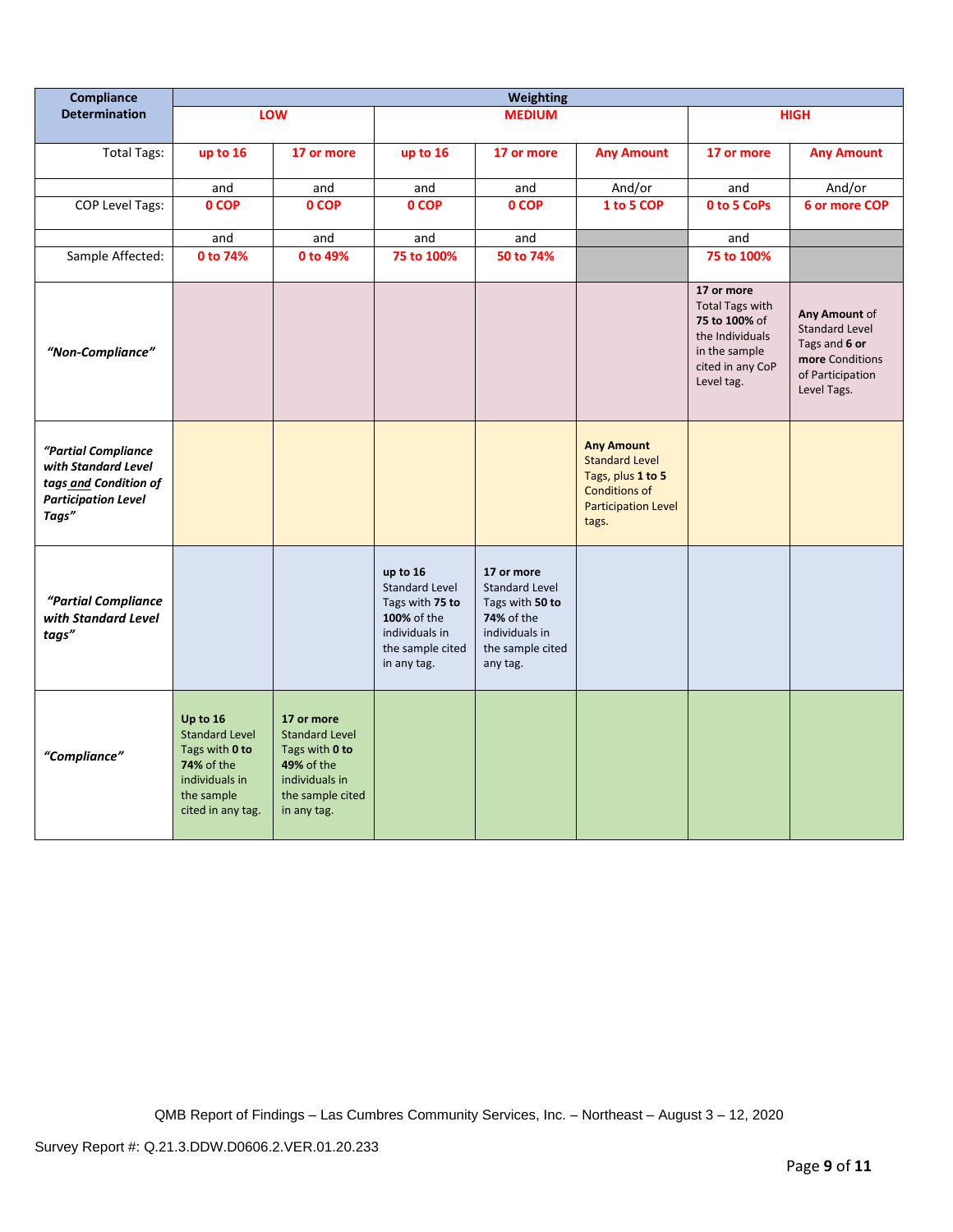| Agency:                     | Las Cumbres Community Services, Inc. - Northeast Region                                                      |
|-----------------------------|--------------------------------------------------------------------------------------------------------------|
| Program:                    | Developmental Disabilities Waiver                                                                            |
| Service:                    | 2018: Supported Living, Customized In-Home Supports, Customized Community Supports, and Community Integrated |
|                             | <b>Employment Services</b>                                                                                   |
| Survey Type:                | Verification                                                                                                 |
| <b>Routine Survey:</b>      | January 24 - 30, 2020                                                                                        |
| <b>Verification Survey:</b> | August 3 – 12, 2020                                                                                          |

| <b>Standard of Care</b>                                                                                                                                                                                 | <b>Routine Survey Deficiencies</b><br>January 24 - 30, 2020 | <b>Verification Survey New and Repeat Deficiencies</b><br>August 3 – 12, 2020 |  |  |  |
|---------------------------------------------------------------------------------------------------------------------------------------------------------------------------------------------------------|-------------------------------------------------------------|-------------------------------------------------------------------------------|--|--|--|
|                                                                                                                                                                                                         |                                                             |                                                                               |  |  |  |
| Service Domain: Service Plans: ISP Implementation - Services are delivered in accordance with the service plan, including type, scope, amount, duration and<br>frequency specified in the service plan. |                                                             |                                                                               |  |  |  |
| Tag #1A08 Administrative Case File (Other                                                                                                                                                               | <b>Standard Level Deficiency</b>                            | <b>COMPLETE</b>                                                               |  |  |  |
| <b>Required Documents)</b>                                                                                                                                                                              |                                                             |                                                                               |  |  |  |
| Tag # 1A32 Administrative Case File:                                                                                                                                                                    | <b>Condition of Participation Level Deficiency</b>          | <b>COMPLETE</b>                                                               |  |  |  |
| <b>Individual Service Plan Implementation</b>                                                                                                                                                           |                                                             |                                                                               |  |  |  |
| Tag # 1A32.1 Administrative Case File:                                                                                                                                                                  | <b>Standard Level Deficiency</b>                            | <b>COMPLETE</b>                                                               |  |  |  |
| Individual Service Plan Implementation (Not                                                                                                                                                             |                                                             |                                                                               |  |  |  |
| <b>Completed at Frequency)</b>                                                                                                                                                                          |                                                             |                                                                               |  |  |  |
| Tag # 1A32.2 Individual Service Plan                                                                                                                                                                    | <b>Standard Level Deficiency</b>                            | <b>COMPLETE</b>                                                               |  |  |  |
| <b>Implementation (Residential Implementation)</b>                                                                                                                                                      |                                                             |                                                                               |  |  |  |
| Tag # IS04 Community Life Engagement                                                                                                                                                                    | <b>Standard Level Deficiency</b>                            | <b>COMPLETE</b>                                                               |  |  |  |
| Tag #1A38 Living Care Arrangement /                                                                                                                                                                     | <b>Standard Level Deficiency</b>                            | <b>COMPLETE</b>                                                               |  |  |  |
| <b>Community Inclusion Reporting</b>                                                                                                                                                                    |                                                             |                                                                               |  |  |  |
| <b>Requirements</b>                                                                                                                                                                                     |                                                             |                                                                               |  |  |  |
| Tag # IS12 Person Centered Assessment                                                                                                                                                                   | <b>Standard Level Deficiency</b>                            | <b>COMPLETE</b>                                                               |  |  |  |
| (Community Inclusion)                                                                                                                                                                                   |                                                             |                                                                               |  |  |  |
| Tag # LS14 Residential Service Delivery Site                                                                                                                                                            | <b>Standard Level Deficiency</b>                            | <b>COMPLETE</b>                                                               |  |  |  |
| <b>Case File (ISP and Healthcare Requirements)</b>                                                                                                                                                      |                                                             |                                                                               |  |  |  |
| Service Domain: Qualified Providers - The State monitors non-licensed/non-certified providers to assure adherence to waiver requirements. The State                                                     |                                                             |                                                                               |  |  |  |
| implements its policies and procedures for verifying that provider training is conducted in accordance with State requirements and the approved waiver.                                                 |                                                             |                                                                               |  |  |  |
| Tag #1A20 Direct Support Personnel                                                                                                                                                                      | <b>Condition of Participation Level Deficiency</b>          | <b>COMPLETE</b>                                                               |  |  |  |
| <b>Training</b>                                                                                                                                                                                         |                                                             |                                                                               |  |  |  |
| Tag # 1A22 Agency Personnel Competency                                                                                                                                                                  | <b>Condition of Participation Level Deficiency</b>          | <b>COMPLETE</b>                                                               |  |  |  |
|                                                                                                                                                                                                         |                                                             |                                                                               |  |  |  |
| Tag # 1A26 Consolidated On-line Registry                                                                                                                                                                | <b>Standard Level Deficiency</b>                            | <b>COMPLETE</b>                                                               |  |  |  |
| <b>Employee Abuse Registry</b>                                                                                                                                                                          |                                                             |                                                                               |  |  |  |
| Tag #1A37 Individual Specific Training                                                                                                                                                                  | <b>Standard Level Deficiency</b>                            | <b>COMPLETE</b>                                                               |  |  |  |
|                                                                                                                                                                                                         |                                                             |                                                                               |  |  |  |